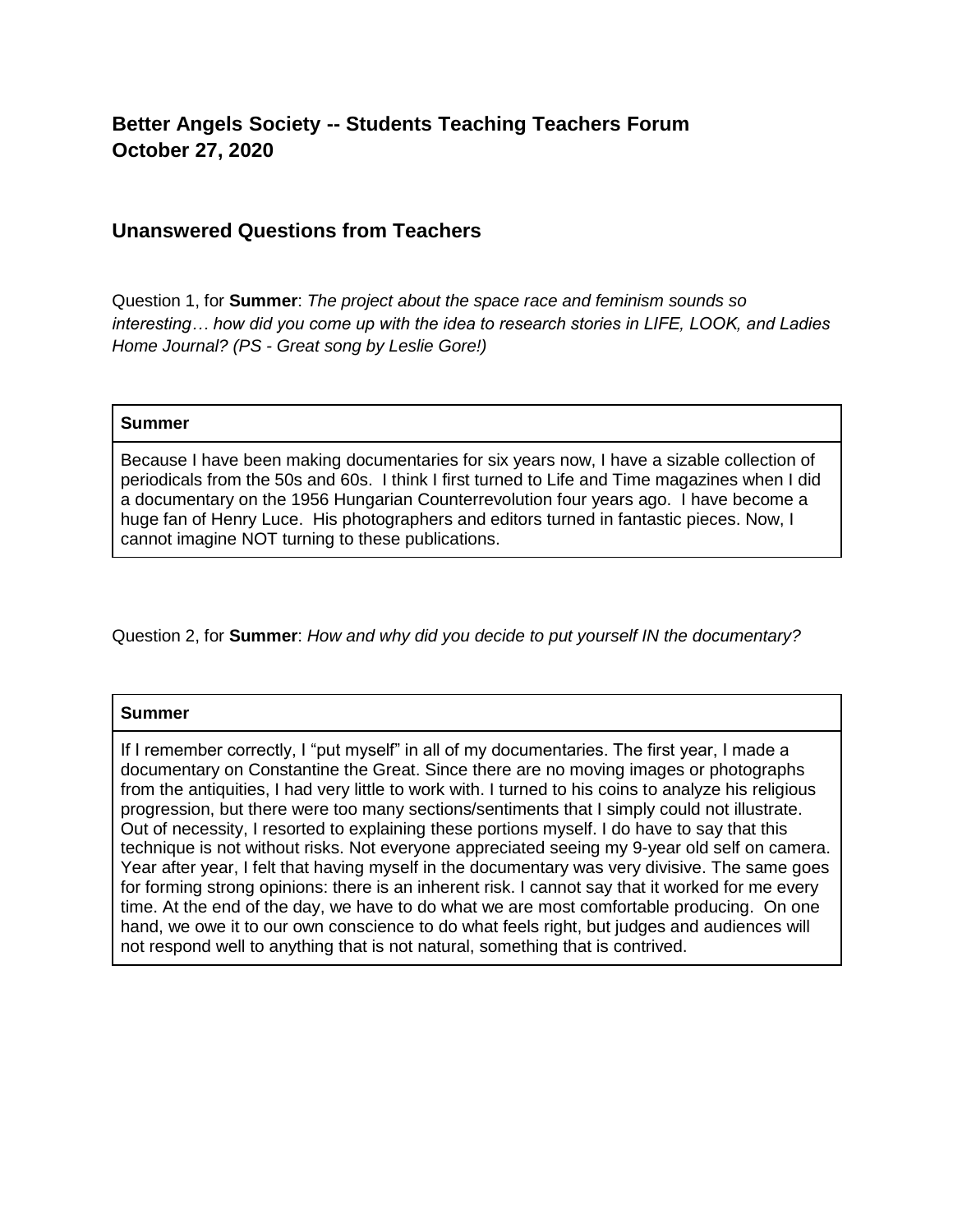Question 3: *How did you approach your writing process and what advice would you give other students to help with their writing process?*

| <b>Allison</b>                                                                                                                                                                                                                                                                                                                                          | <b>Rishit</b> | <b>Caroline</b>                                                                                                                                                                                                                   | <b>Summer</b>                                                                                                                                                                                                                                                                                                                                                                                                                                                                                                                                                                                                                                                  | Sophia                                                                                                                                      | <b>Giuliana</b>                                                                                                                                                                                                           |
|---------------------------------------------------------------------------------------------------------------------------------------------------------------------------------------------------------------------------------------------------------------------------------------------------------------------------------------------------------|---------------|-----------------------------------------------------------------------------------------------------------------------------------------------------------------------------------------------------------------------------------|----------------------------------------------------------------------------------------------------------------------------------------------------------------------------------------------------------------------------------------------------------------------------------------------------------------------------------------------------------------------------------------------------------------------------------------------------------------------------------------------------------------------------------------------------------------------------------------------------------------------------------------------------------------|---------------------------------------------------------------------------------------------------------------------------------------------|---------------------------------------------------------------------------------------------------------------------------------------------------------------------------------------------------------------------------|
| The<br>information in<br>your thesis is<br>supposed to<br>be the most<br>critical<br>information<br>put as briefly<br>as possible;<br>therefore, you<br>should start<br>there and<br>then expand<br>to include as<br>many<br>relevant<br>details as<br>possible.<br>Also, think of<br>what emotion<br>you are<br>seeking to<br>invoke in the<br>viewer. |               | I started with<br>my thesis<br>statement,<br>then made an<br>outline. After<br>that, I made a<br>rough draft,<br>and kept<br>improving my<br>writing. I also<br>had some<br>teachers read<br>over it, and<br>give me<br>feedback. | This is the<br>most difficult<br>part of the<br>process. I<br>spend much<br>too much<br>time<br>researching<br>every year.<br>By the time I<br>have to start<br>writing the<br>script, I have<br>sticky notes<br>covering half<br>my wall. Last<br>year, I<br>painted our<br>dining room<br>door with<br>whiteboard<br>paint and<br>scribbled<br>notes all over<br>it. I draw out<br>(and wipe,<br>wipe, wipe)<br>the main<br>chain of<br>thought.<br>After that, the<br>next hurdle is<br>to pare down<br>the script to<br>10 minutes.<br>Even after 6<br>years, it<br>nearly breaks<br>me to cut the<br>words down<br>until I'm<br>within the<br>time limit. | I made an<br>outline/<br>timeline of<br>the<br>information I<br>wanted to<br>include in my<br>documentary<br>and then built<br>off of that. | I wrote a<br>really rough<br>first draft. I<br>think I did it in<br>like less than<br>an hour just<br>to flesh out<br>my ideas.<br>Then I fine<br>tuned it from<br>there and<br>asked a lot of<br>people for<br>feedback. |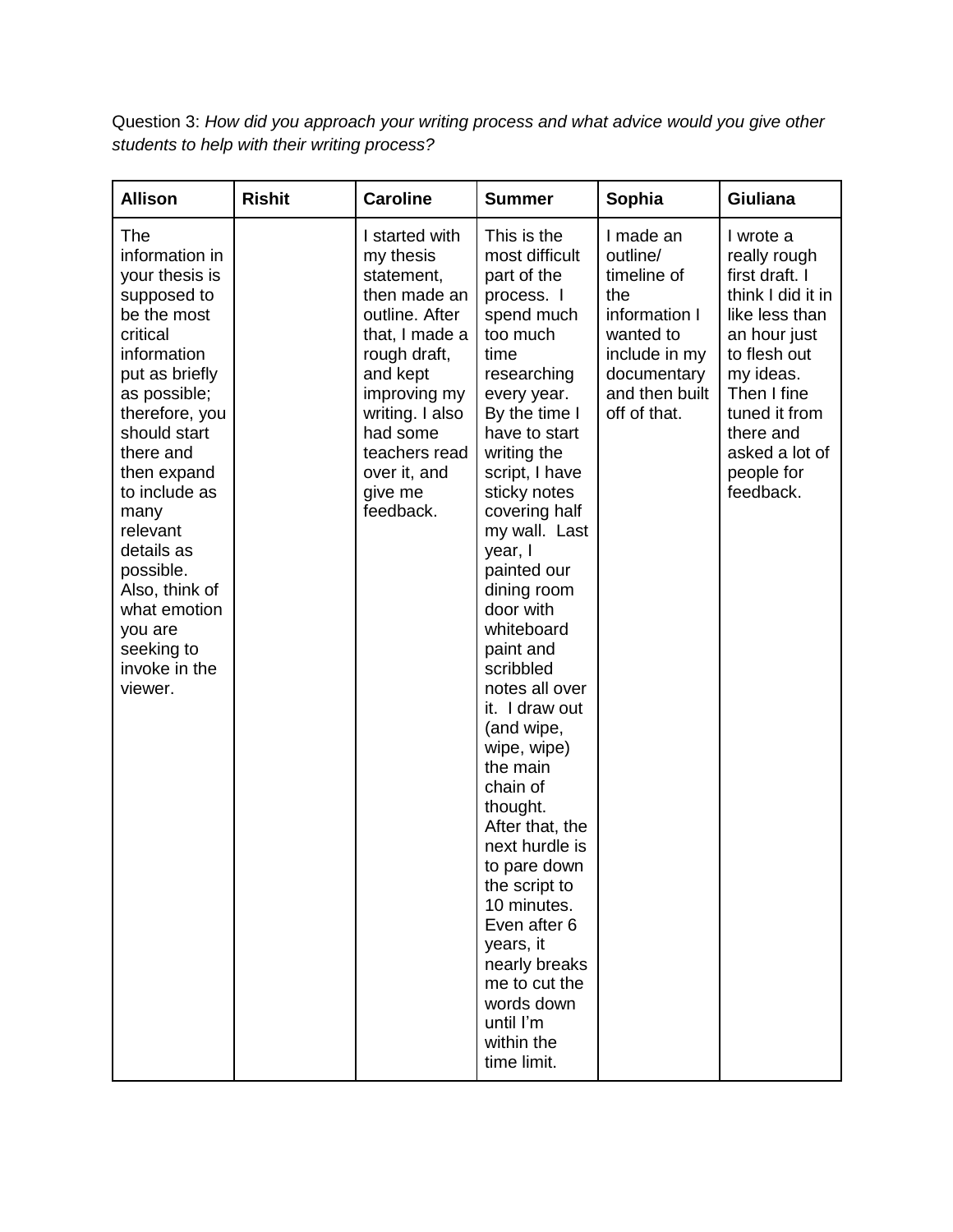| <b>Allison</b>                                                                                                                                                                                                                                         | <b>Rishit</b>                                                                                                                            | <b>Caroline</b>                                                                                                                                                                                                     | <b>Summer</b>                                                                                                                                                                                                                                                                                                                                                                                                                                                                                                                                                                                                                                                                                                     | Sophia                                                                                                                                                            | <b>Giuliana</b>                                                                                                                                                                                                                                                                                                                                                 |
|--------------------------------------------------------------------------------------------------------------------------------------------------------------------------------------------------------------------------------------------------------|------------------------------------------------------------------------------------------------------------------------------------------|---------------------------------------------------------------------------------------------------------------------------------------------------------------------------------------------------------------------|-------------------------------------------------------------------------------------------------------------------------------------------------------------------------------------------------------------------------------------------------------------------------------------------------------------------------------------------------------------------------------------------------------------------------------------------------------------------------------------------------------------------------------------------------------------------------------------------------------------------------------------------------------------------------------------------------------------------|-------------------------------------------------------------------------------------------------------------------------------------------------------------------|-----------------------------------------------------------------------------------------------------------------------------------------------------------------------------------------------------------------------------------------------------------------------------------------------------------------------------------------------------------------|
| I first gathered<br>information<br>and cited it<br>immediately;<br>then I wrote a<br>script seeking<br>to inform and<br>captivate the<br>viewer; lastly I<br>searched for<br>images that<br>were relevant,<br>compelling,<br>and fit the<br>narrative. | I keep a word<br>document<br>broken down<br>into sources<br>and media,<br>once I find<br>something I<br>like it goes in<br>the document. | As soon as I<br>find a source<br>and use<br>information<br>from it, I put it<br>in my<br>bibliography. I<br>made sure to<br>include links<br>when I could<br>so I could go<br>back to the<br>source when<br>needed. | I set up a<br>folder for the<br>project with<br>subfolders for<br>photos, video<br>clips, audio,<br>articles,<br>recordings,<br>raw vf files,<br>and rendered<br>images.<br>I still underline<br>books that I<br>read. If<br>something is<br>important, I'll<br>put a * in the<br>margin. If it's<br>really<br>important, I'll<br>put **. The<br>super-duper<br>important<br>details get ***.<br>Later, I find it<br>easier to skim<br>through the<br>already read<br>books. I also<br>use skinny<br>sticky notes in<br>books and full<br>size sticky<br>notes on my<br>wall. After<br>painting the<br>door with<br>whiteboard<br>paint, I'm not<br>sure what new<br>crazy idea l'Il<br>come up with<br>this year | I keep a<br>folder of<br>images and a<br>folder of<br>audio files. I<br>also kept a<br>word<br>document of<br>websites I<br>looked at or<br>wanted to<br>look at. | Every time I<br>added<br>anything I<br>would<br>immediately<br>cite it and do<br>my<br>annotation for<br>the<br>bibliography.<br>Then if I<br>wasn't sure<br>about it, I<br>would<br>highlight it<br>and come<br>back to it<br>later. But<br>definitely<br>writing down<br>the source<br>somewhere<br>as soon as<br>you decide to<br>use it is very<br>helpful. |

Question 4: *How do you keep track of information, leads, images, and connections?*